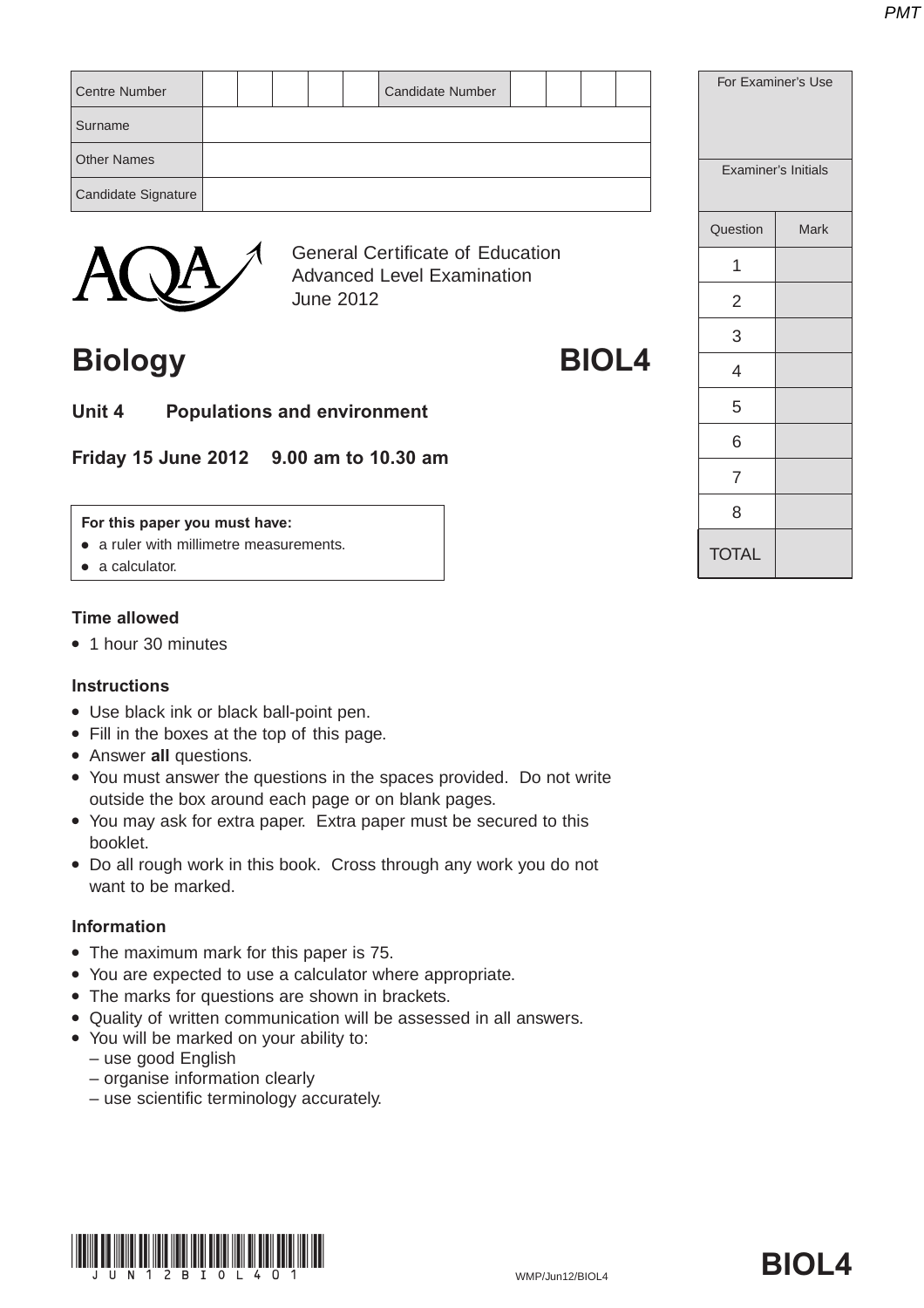

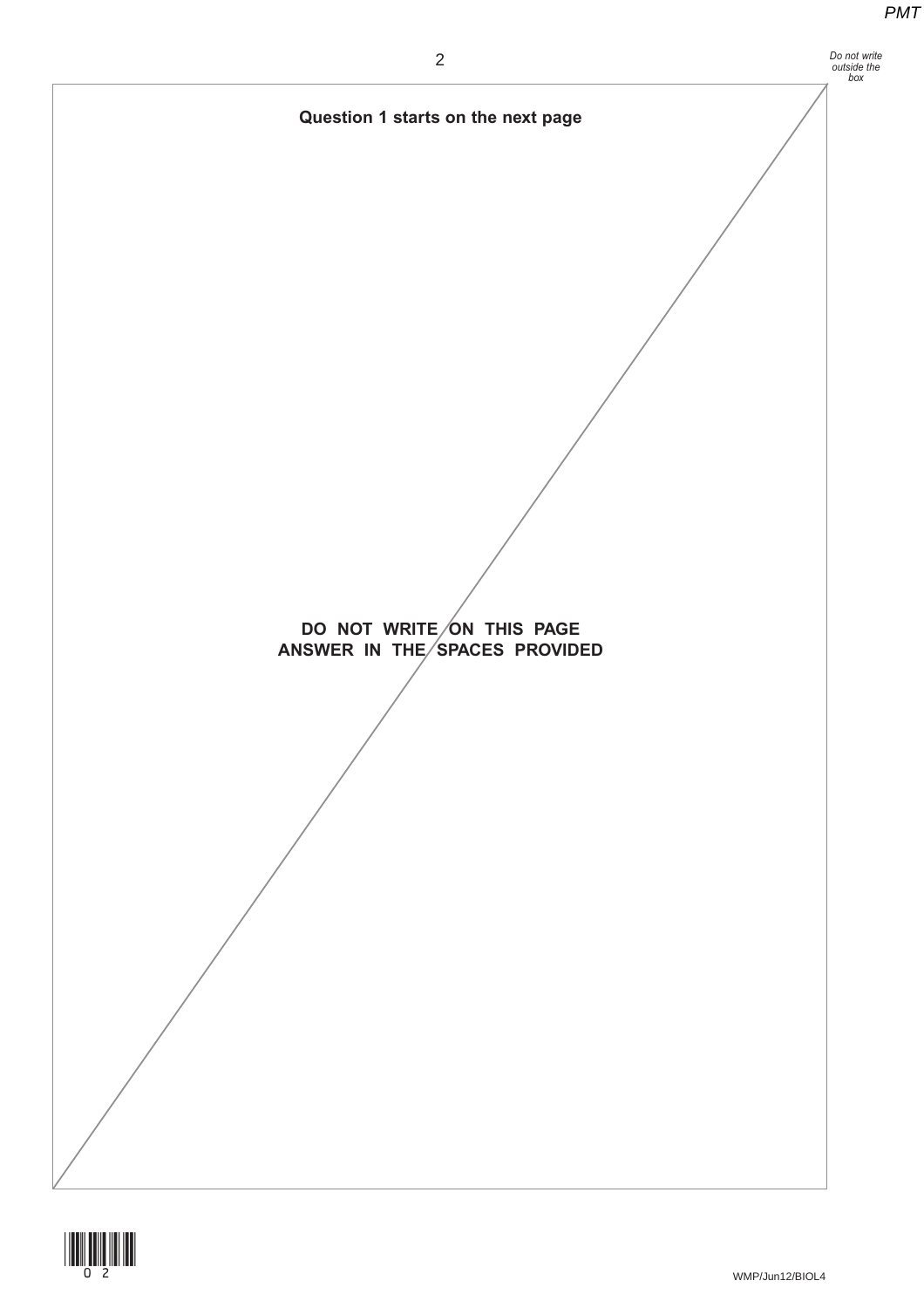### Do not write<br>outside the<br>box

|   |               |            |                                |                  |                                            | Answer all questions in the spaces provided.   |                                                                                      |            |             |
|---|---------------|------------|--------------------------------|------------------|--------------------------------------------|------------------------------------------------|--------------------------------------------------------------------------------------|------------|-------------|
| 1 |               |            | from bare soil to pine forest. |                  |                                            |                                                | The diagram shows the dominant plants in communities formed during a succession      |            |             |
|   |               |            |                                |                  |                                            | <u>77777777441442242242242242</u>              |                                                                                      |            |             |
|   | Time in years |            | 1                              |                  | $2 - 4$                                    | $5 - 24$                                       |                                                                                      | $25 - 100$ |             |
|   |               |            | Bare field                     |                  | Grassland                                  | Shrub                                          |                                                                                      | Forest     |             |
|   |               | <b>Key</b> |                                | aaa<br>Crabgrass | <b>YYYY</b><br>Aster                       | WWWW<br>Broomsedge                             | ನೀ ಸೀ<br>Dogwood                                                                     | Pine       |             |
|   | 1 $(a)$       |            |                                |                  |                                            | Name the pioneer species shown in the diagram. |                                                                                      |            |             |
|   |               |            |                                |                  |                                            |                                                |                                                                                      |            | $(1$ mark)  |
|   | $1$ (b)       |            |                                |                  |                                            |                                                | The species that are present change during succession. Explain why.                  |            |             |
|   |               |            |                                |                  |                                            |                                                |                                                                                      |            |             |
|   |               |            |                                |                  |                                            |                                                |                                                                                      |            |             |
|   |               |            |                                |                  |                                            |                                                |                                                                                      |            |             |
|   |               |            |                                |                  |                                            |                                                |                                                                                      |            |             |
|   |               |            |                                |                  |                                            |                                                |                                                                                      |            | $(2$ marks) |
|   | 1 $(c)$       |            |                                |                  | species diversity of plants in the forest. |                                                | The pine trees in the forest have leaves all year. Explain how this results in a low |            |             |
|   |               |            |                                |                  |                                            |                                                |                                                                                      |            |             |
|   |               |            |                                |                  |                                            |                                                |                                                                                      |            |             |
|   |               |            |                                |                  |                                            |                                                |                                                                                      |            | $(1$ mark)  |
|   |               |            |                                |                  |                                            |                                                |                                                                                      |            |             |
|   |               |            |                                |                  |                                            |                                                |                                                                                      |            |             |



Turn over  $\blacktriangleright$ 

 $\overline{4}$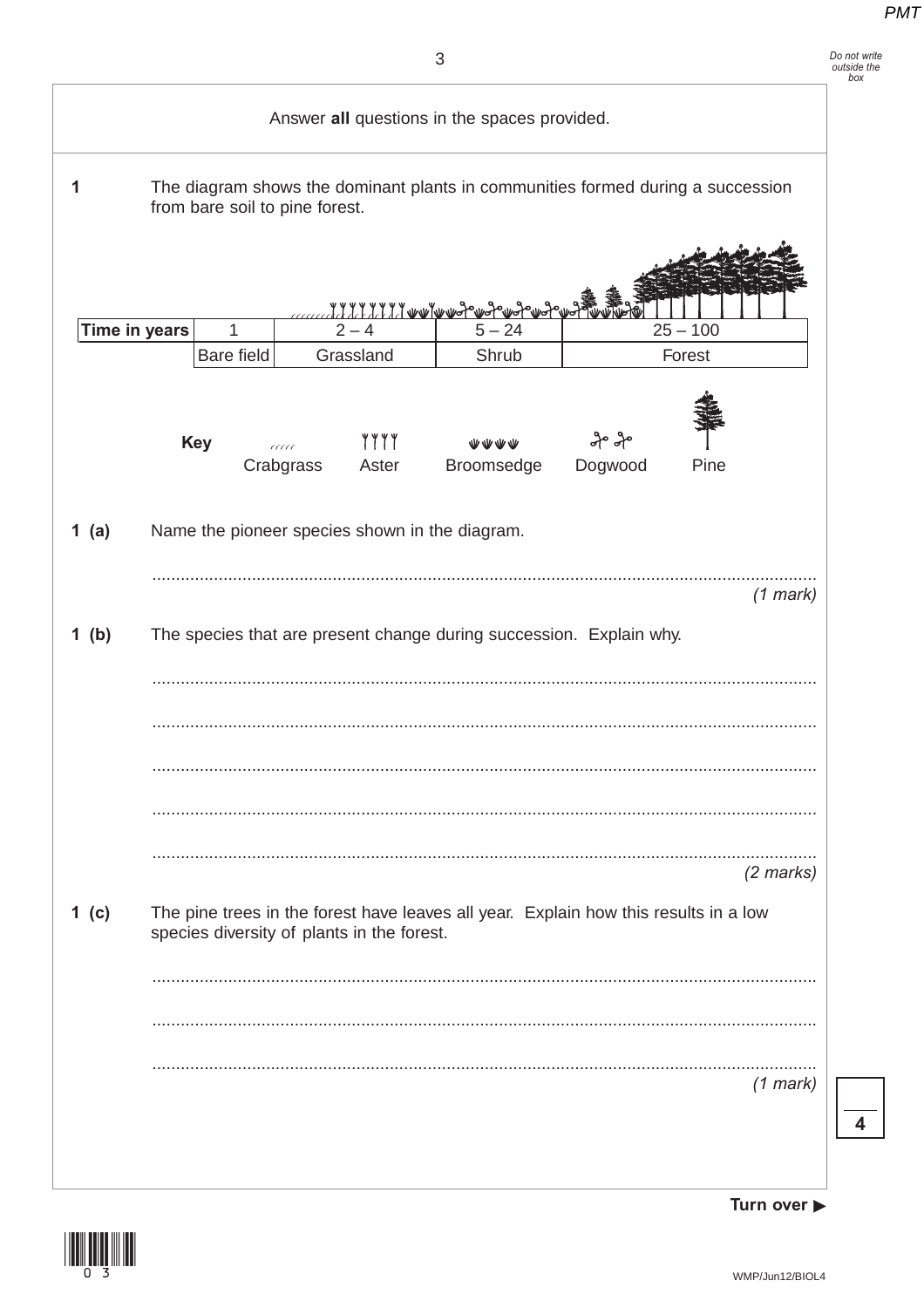*Do not write outside the box*

| $\overline{2}$ |       | In a species of snail, shell colour is controlled by a gene with three alleles. The shell<br>may be brown, pink or yellow. The allele for brown, C <sup>B</sup> , is dominant to the other two<br>alleles. The allele for pink, $C^P$ , is dominant to the allele for yellow, $C^Y$ . |
|----------------|-------|---------------------------------------------------------------------------------------------------------------------------------------------------------------------------------------------------------------------------------------------------------------------------------------|
|                | 2(a)  | Explain what is meant by a dominant allele.                                                                                                                                                                                                                                           |
|                |       |                                                                                                                                                                                                                                                                                       |
|                |       |                                                                                                                                                                                                                                                                                       |
|                |       |                                                                                                                                                                                                                                                                                       |
|                |       | $(1$ mark)                                                                                                                                                                                                                                                                            |
|                | 2(b)  | Give all the genotypes which would result in a brown-shelled snail.                                                                                                                                                                                                                   |
|                |       | $(1$ mark)                                                                                                                                                                                                                                                                            |
|                | 2 (c) | A cross between two pink-shelled snails produced only pink-shelled and yellow-shelled<br>snails. Use a genetic diagram to explain why.                                                                                                                                                |
|                |       |                                                                                                                                                                                                                                                                                       |
|                |       |                                                                                                                                                                                                                                                                                       |
|                |       |                                                                                                                                                                                                                                                                                       |
|                |       |                                                                                                                                                                                                                                                                                       |
|                |       |                                                                                                                                                                                                                                                                                       |
|                |       |                                                                                                                                                                                                                                                                                       |
|                |       |                                                                                                                                                                                                                                                                                       |
|                |       |                                                                                                                                                                                                                                                                                       |
|                |       |                                                                                                                                                                                                                                                                                       |
|                |       |                                                                                                                                                                                                                                                                                       |
|                |       |                                                                                                                                                                                                                                                                                       |
|                |       |                                                                                                                                                                                                                                                                                       |
|                |       |                                                                                                                                                                                                                                                                                       |
|                |       |                                                                                                                                                                                                                                                                                       |
|                |       |                                                                                                                                                                                                                                                                                       |
|                |       | $(2$ morked                                                                                                                                                                                                                                                                           |



*(3 marks)*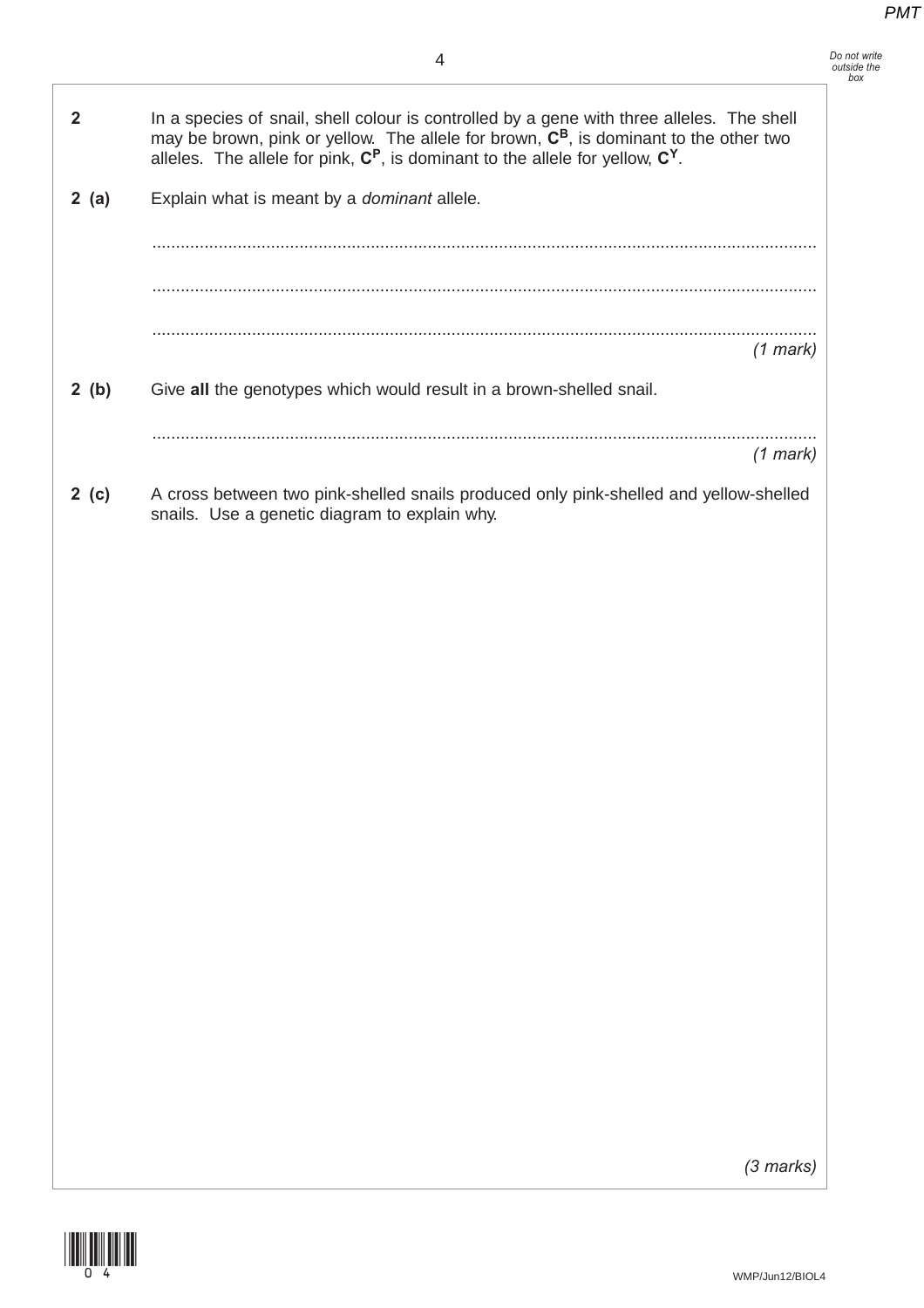**2 (d)** The shells of this snail may be unbanded or banded. The absence or presence of bands is controlled by a single gene with two alleles. The allele for unbanded, **B**, is dominant to the allele for banded, **b**.

> A population of snails contained 51 % unbanded snails. Use the Hardy-Weinberg equation to calculate the percentage of this population that you would expect to be heterozygous for this gene. Show your working.

> > Answer ..................................... % *(3 marks)*

> > > **8**

**Turn over for the next question**



**Turn over**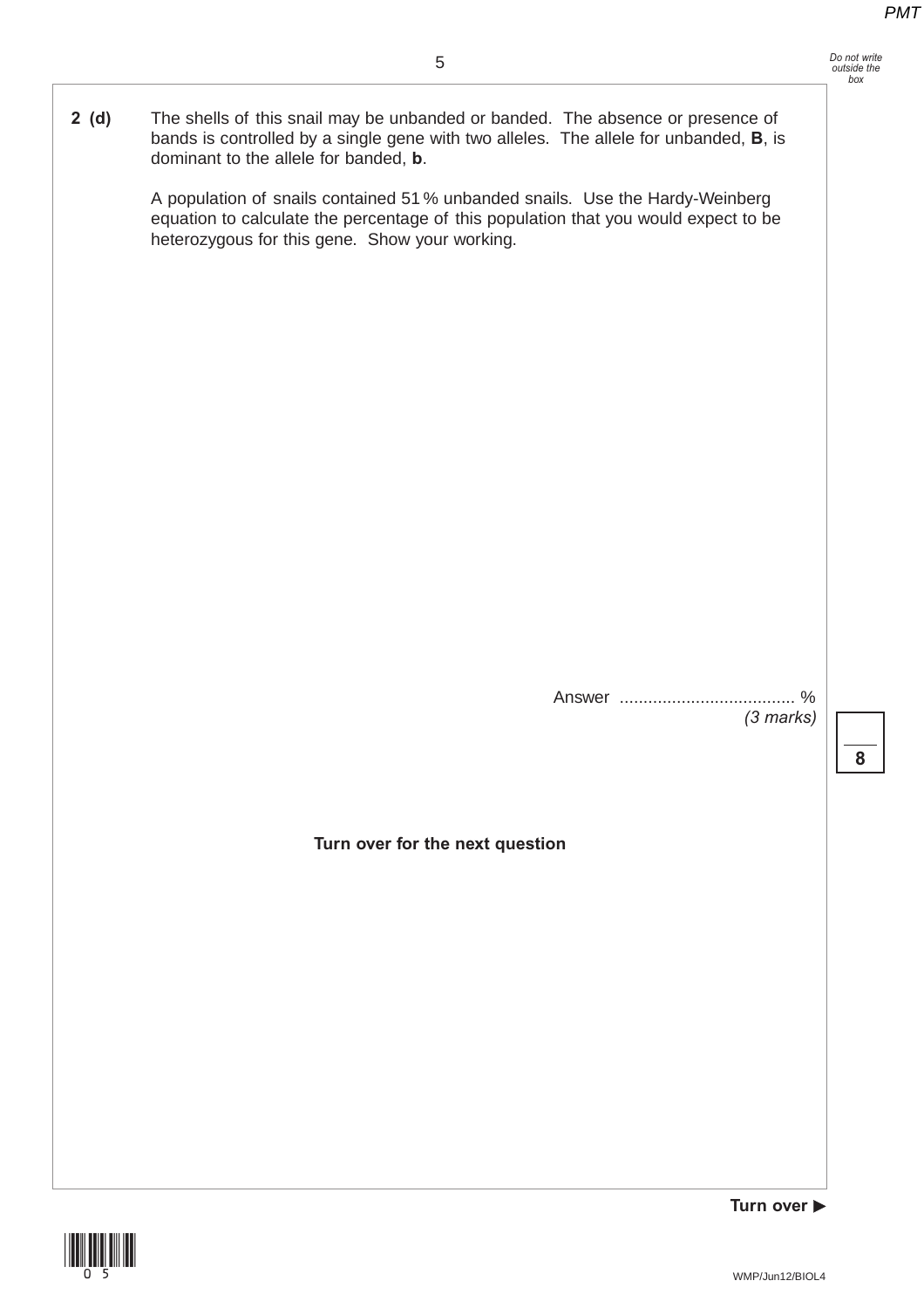|      | 6                                                                                                                                                                              |                   | Do not write<br>outside the<br>box |
|------|--------------------------------------------------------------------------------------------------------------------------------------------------------------------------------|-------------------|------------------------------------|
| 3(a) | Explain what is meant by the ecological term community.                                                                                                                        |                   |                                    |
|      |                                                                                                                                                                                |                   |                                    |
|      |                                                                                                                                                                                |                   |                                    |
|      |                                                                                                                                                                                |                   | $(1$ mark)                         |
| 3(b) | Scientists investigated the distribution of three species of fish in a lake. They recorded<br>the range of depths where each species was found. The table shows their results. |                   |                                    |
|      | <b>Species of fish</b>                                                                                                                                                         | Range of depths/m |                                    |
|      | White bass                                                                                                                                                                     | 0 to 8.4          |                                    |
|      | Walleye                                                                                                                                                                        | 6.8 to 10.0       |                                    |
|      | Sauger                                                                                                                                                                         | 7.2 to 14.6       |                                    |
|      | 3 (b) (ii) Suggest and explain one advantage to the fish of occupying different depths in the<br>lake.                                                                         |                   | $(1$ mark)                         |
|      |                                                                                                                                                                                |                   |                                    |
|      |                                                                                                                                                                                |                   |                                    |
|      |                                                                                                                                                                                |                   |                                    |
|      |                                                                                                                                                                                |                   |                                    |
|      |                                                                                                                                                                                |                   | $(2$ marks)                        |
|      |                                                                                                                                                                                |                   |                                    |
|      |                                                                                                                                                                                |                   |                                    |
|      |                                                                                                                                                                                |                   |                                    |
|      |                                                                                                                                                                                |                   |                                    |

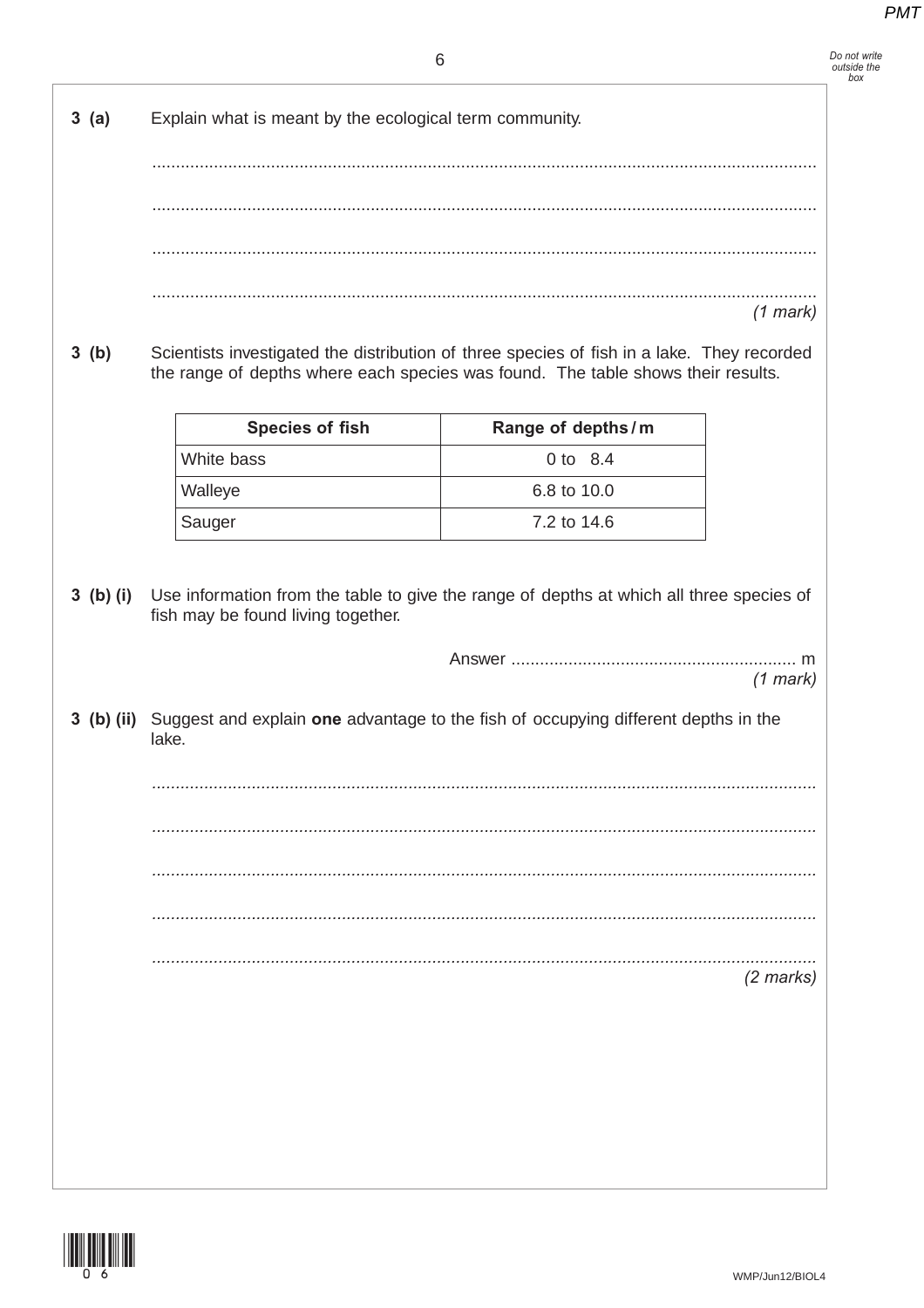

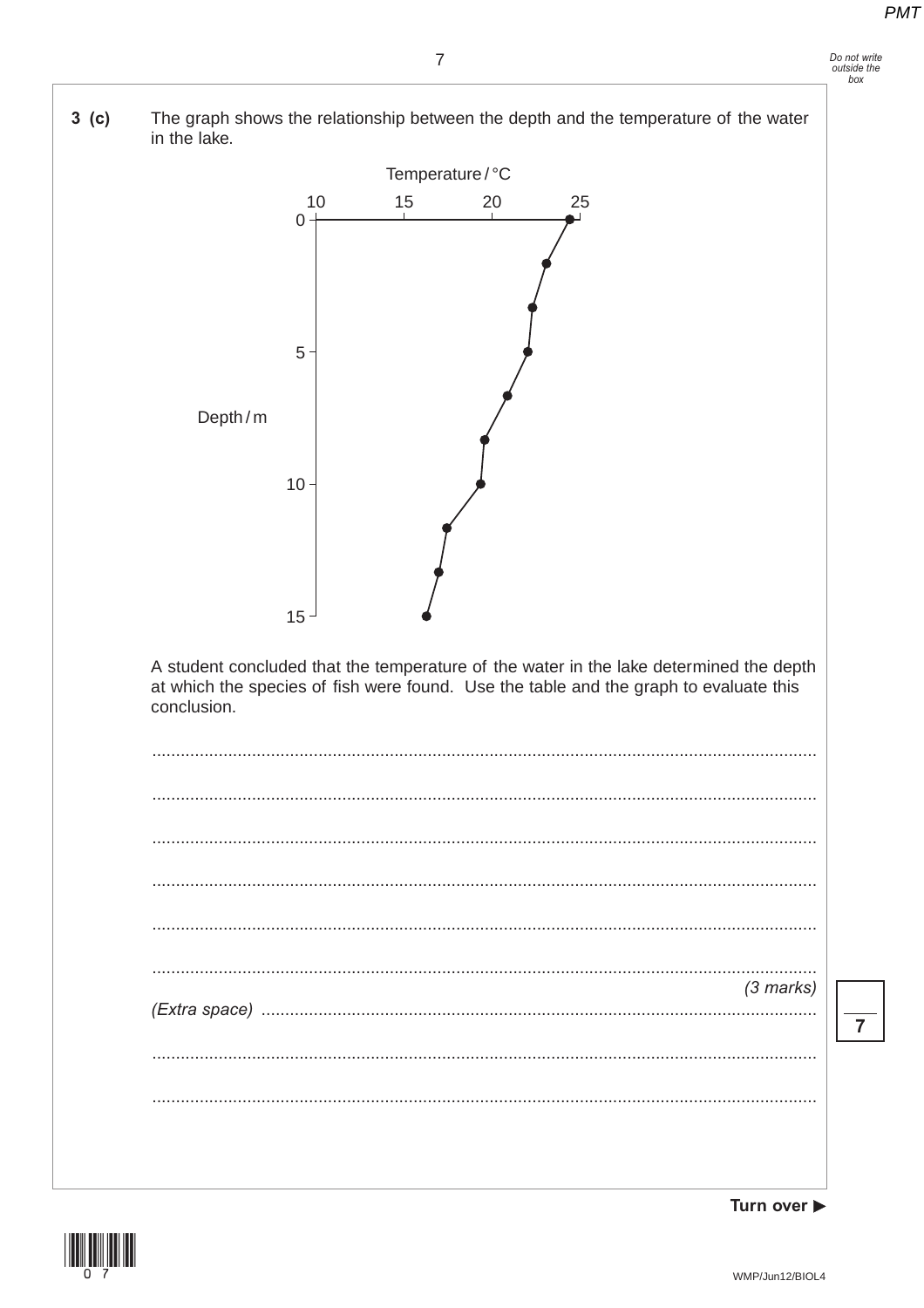**4** A scientist investigated the uptake of radioactively labelled carbon dioxide in chloroplasts. She used three tubes, each containing different components of chloroplasts. She measured the uptake of carbon dioxide in each of these tubes. Her results are shown in the table. **4 (a)** Name the substance which combines with carbon dioxide in a chloroplast. ............................................................................................................................................ *(1 mark)* **4 (b)** Explain why the results in tube **B** are similar to those in tube **A**. ............................................................................................................................................ ............................................................................................................................................ ............................................................................................................................................ *(1 mark)* **4 (c)** Use the information in the table to predict the uptake of radioactively labelled carbon dioxide if tube **A** was placed in the dark. Explain your answer. ............................................................................................................................................ ............................................................................................................................................ ............................................................................................................................................ ............................................................................................................................................ ............................................................................................................................................ *(2 marks)* **Tube Contents of tube Uptake of radioactively** labelled CO<sub>2</sub>/ **counts per minute A** Stroma and grana **1996** 1996 1907 **B** Stroma, ATP and reduced NADP 97 000 **C** Stroma 4 000

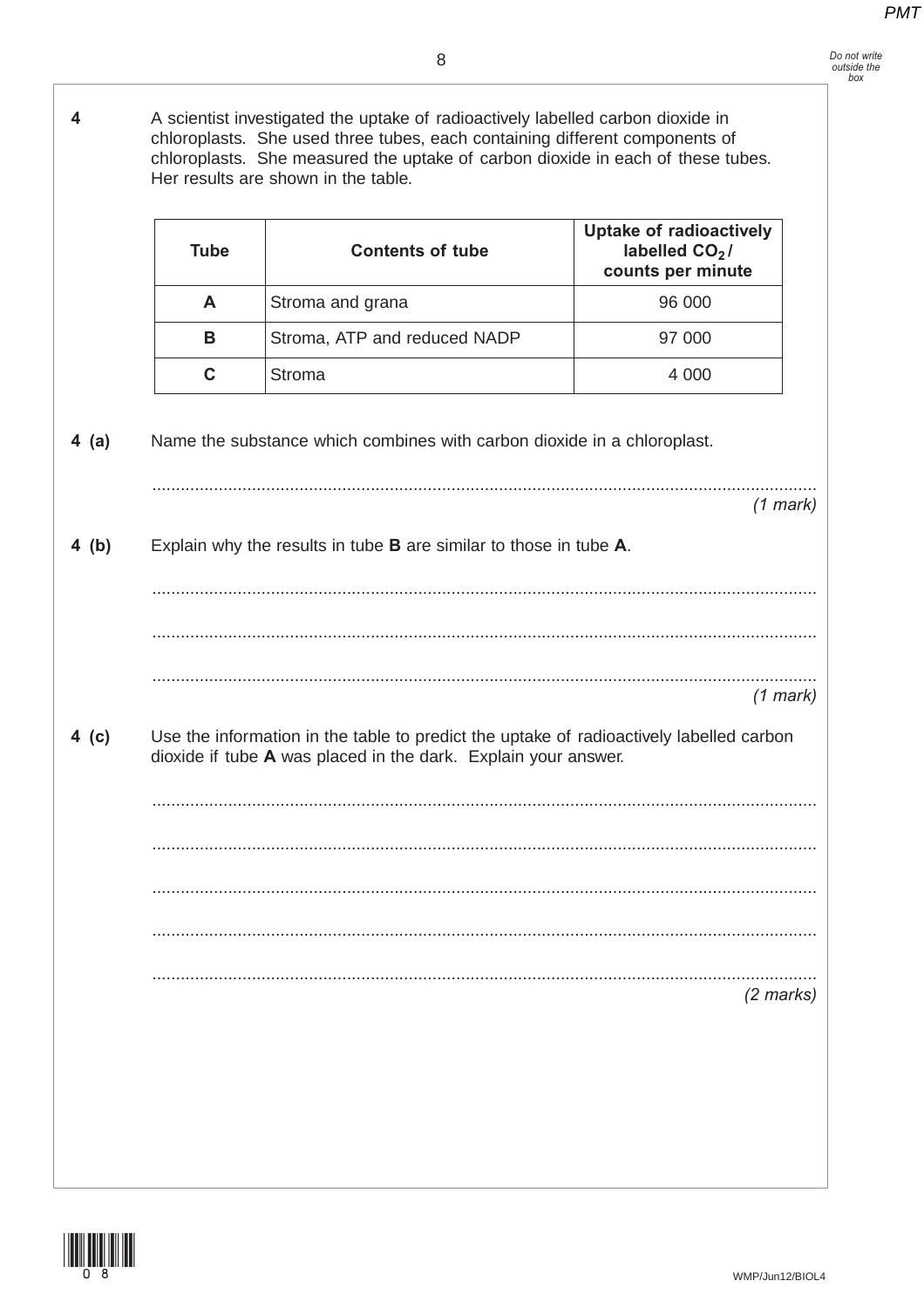### $\boldsymbol{9}$

| Do not write |
|--------------|
| outside the  |
| box          |

 $\overline{\mathbf{8}}$ 

| 4(d)  | Use your knowledge of the light-independent reaction to explain why the uptake of<br>carbon dioxide in tube C was less than the uptake in tube B.                          |
|-------|----------------------------------------------------------------------------------------------------------------------------------------------------------------------------|
|       |                                                                                                                                                                            |
|       |                                                                                                                                                                            |
|       | $(2$ marks)                                                                                                                                                                |
| 4 (e) | DCMU is used as a weed killer. It inhibits electron transfer during photosynthesis. The<br>addition of DCMU to tube A decreased the uptake of carbon dioxide. Explain why. |
|       |                                                                                                                                                                            |
|       |                                                                                                                                                                            |
|       |                                                                                                                                                                            |
|       |                                                                                                                                                                            |
|       | $(2$ marks)                                                                                                                                                                |
|       |                                                                                                                                                                            |
|       | Turn over for the next question                                                                                                                                            |
|       |                                                                                                                                                                            |
|       |                                                                                                                                                                            |
|       |                                                                                                                                                                            |
|       |                                                                                                                                                                            |
|       |                                                                                                                                                                            |
|       |                                                                                                                                                                            |
|       |                                                                                                                                                                            |



Turn over  $\blacktriangleright$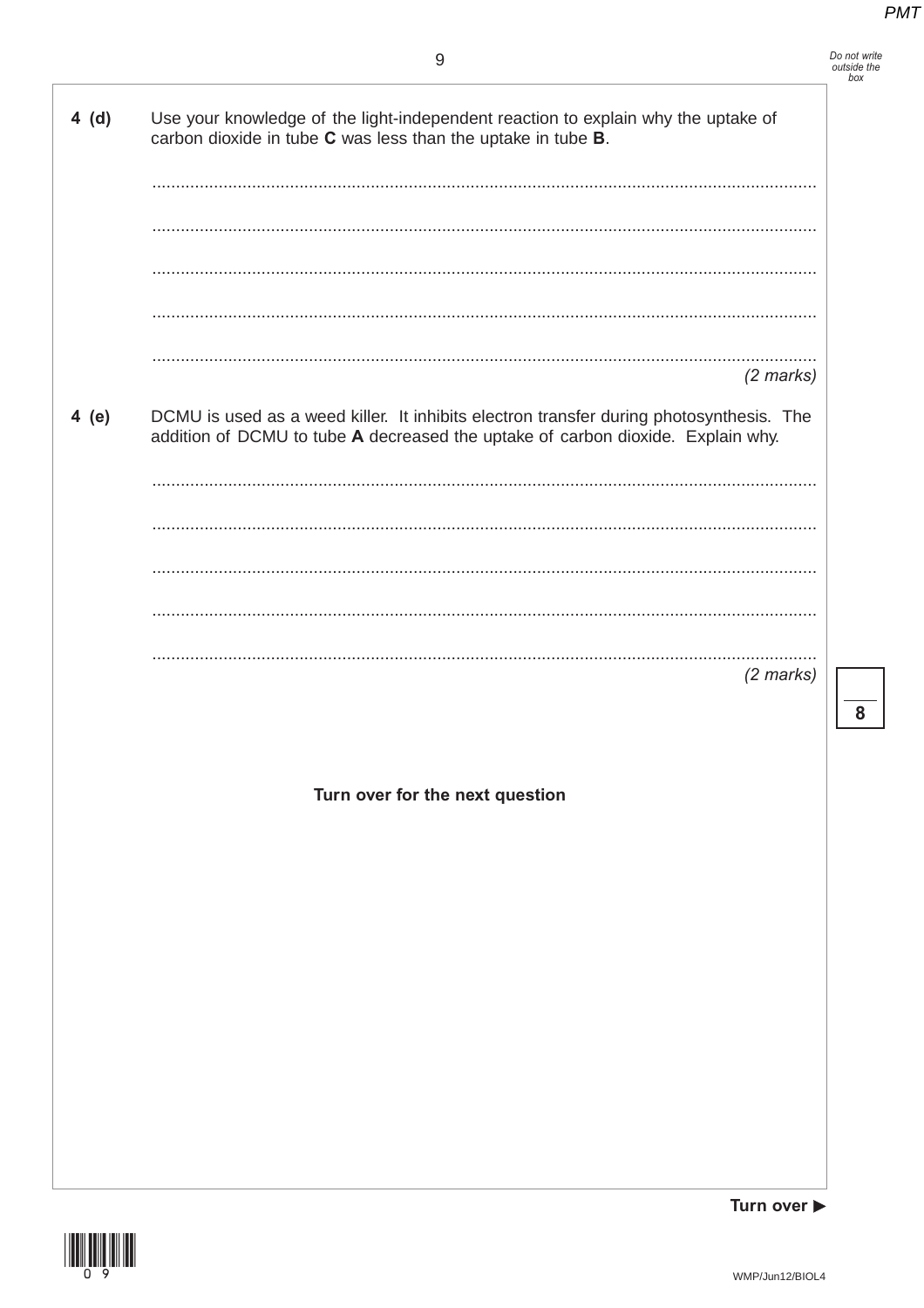

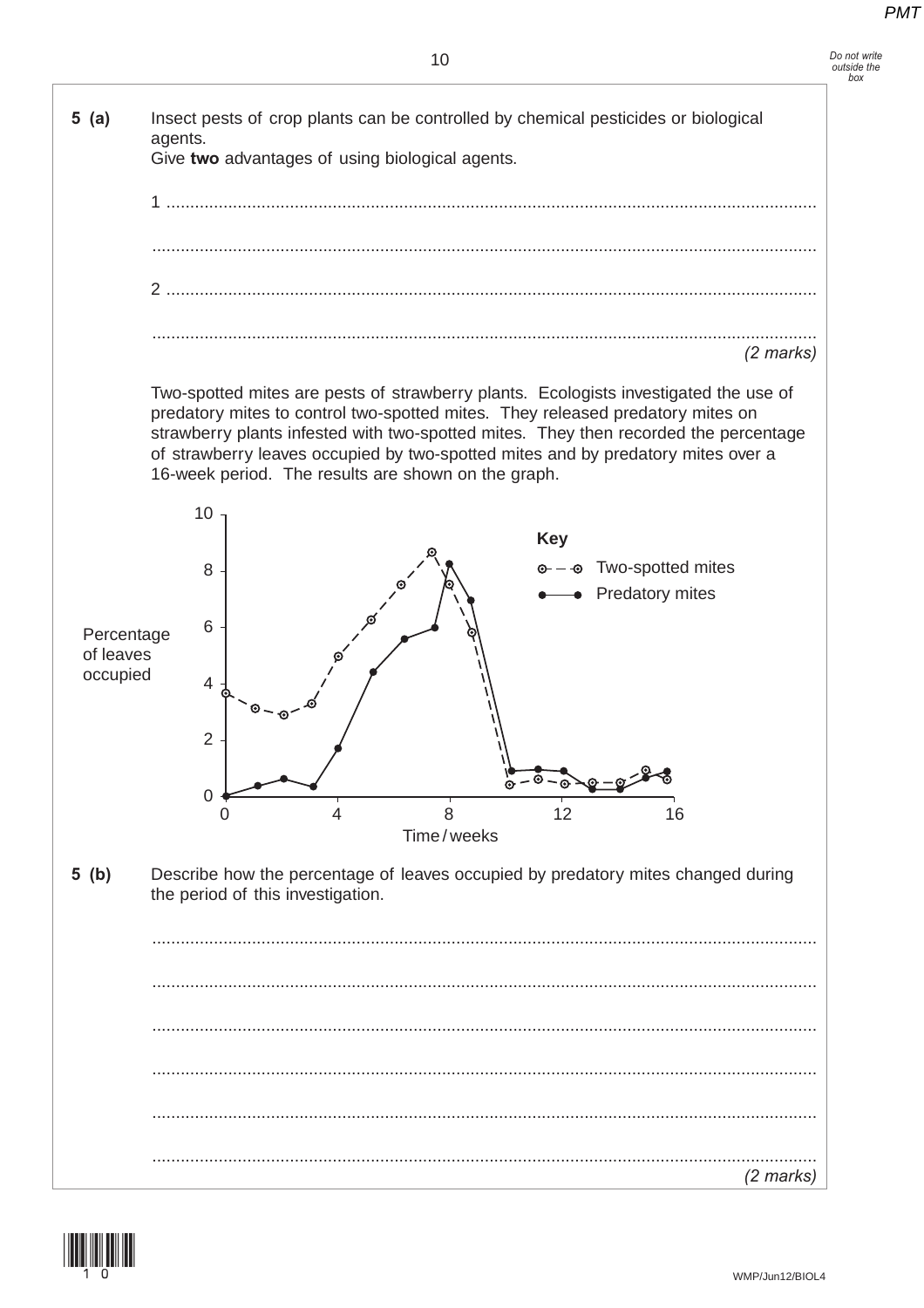Do not write<br>outside the<br>box

| 5( c ) | The ecologists concluded that in this investigation control of the two-spotted mite by a<br>biological agent was effective. Explain how the results support this conclusion.                                                                                                                                                    |
|--------|---------------------------------------------------------------------------------------------------------------------------------------------------------------------------------------------------------------------------------------------------------------------------------------------------------------------------------|
|        |                                                                                                                                                                                                                                                                                                                                 |
|        |                                                                                                                                                                                                                                                                                                                                 |
|        | $(2$ marks)                                                                                                                                                                                                                                                                                                                     |
| 5(d)   | Farmers who grow strawberry plants and read about this investigation might decide<br>not to use these predatory mites. Suggest two reasons why.                                                                                                                                                                                 |
|        |                                                                                                                                                                                                                                                                                                                                 |
|        | 2                                                                                                                                                                                                                                                                                                                               |
| 5(e)   | $(2$ marks)<br>The ecologists repeated the investigation but sprayed chemical pesticide on the<br>strawberry plants after 10 weeks. After 16 weeks no predatory mites were found but<br>the population of two-spotted mites had risen significantly. Suggest an explanation for<br>the rise in the two-spotted mite population. |
|        |                                                                                                                                                                                                                                                                                                                                 |
|        |                                                                                                                                                                                                                                                                                                                                 |
|        |                                                                                                                                                                                                                                                                                                                                 |
|        |                                                                                                                                                                                                                                                                                                                                 |
|        | (2 marks)                                                                                                                                                                                                                                                                                                                       |
|        |                                                                                                                                                                                                                                                                                                                                 |
|        |                                                                                                                                                                                                                                                                                                                                 |



 $\overline{10}$ 

Turn over  $\blacktriangleright$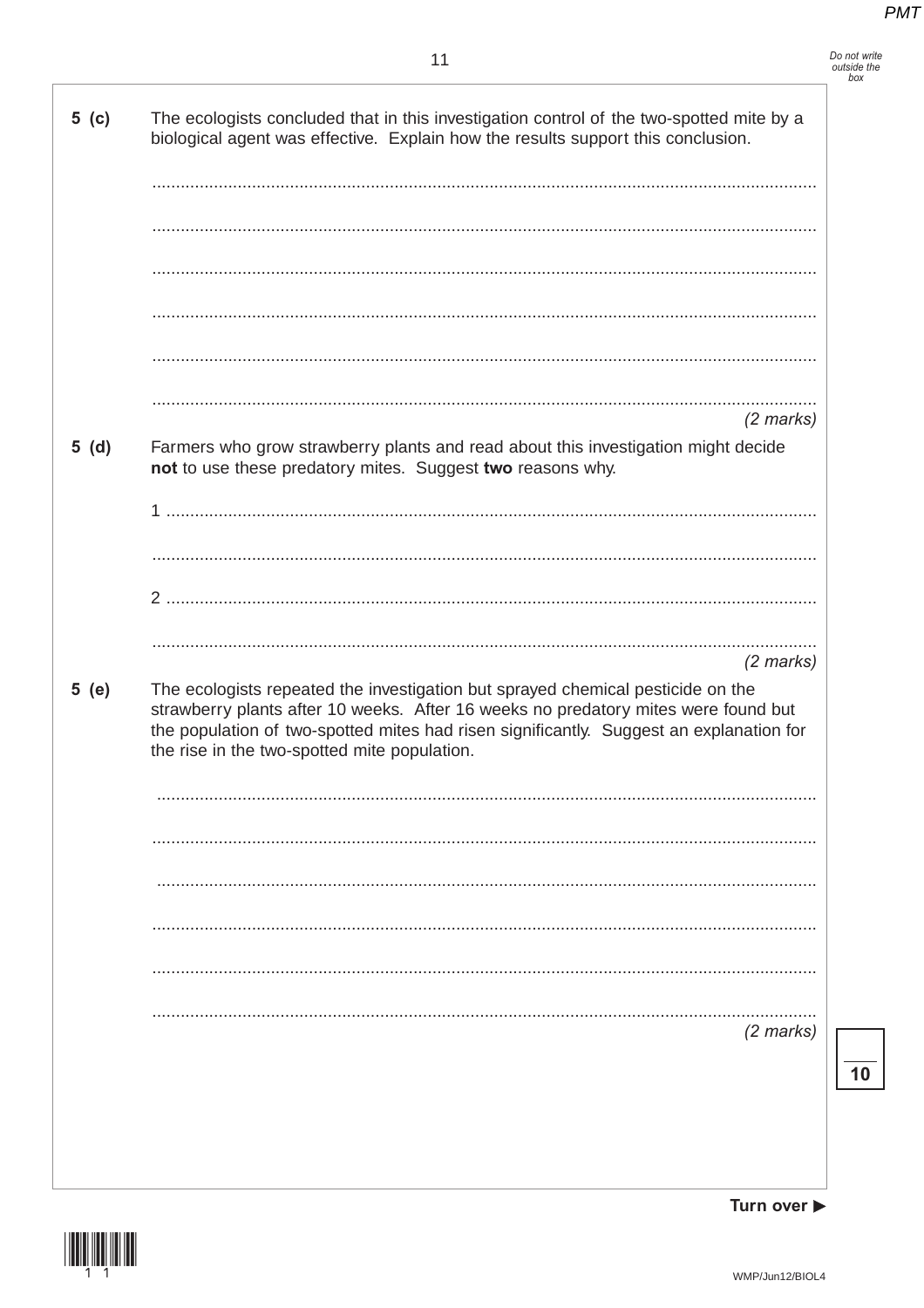Do not write<br>outside the  $box$ 



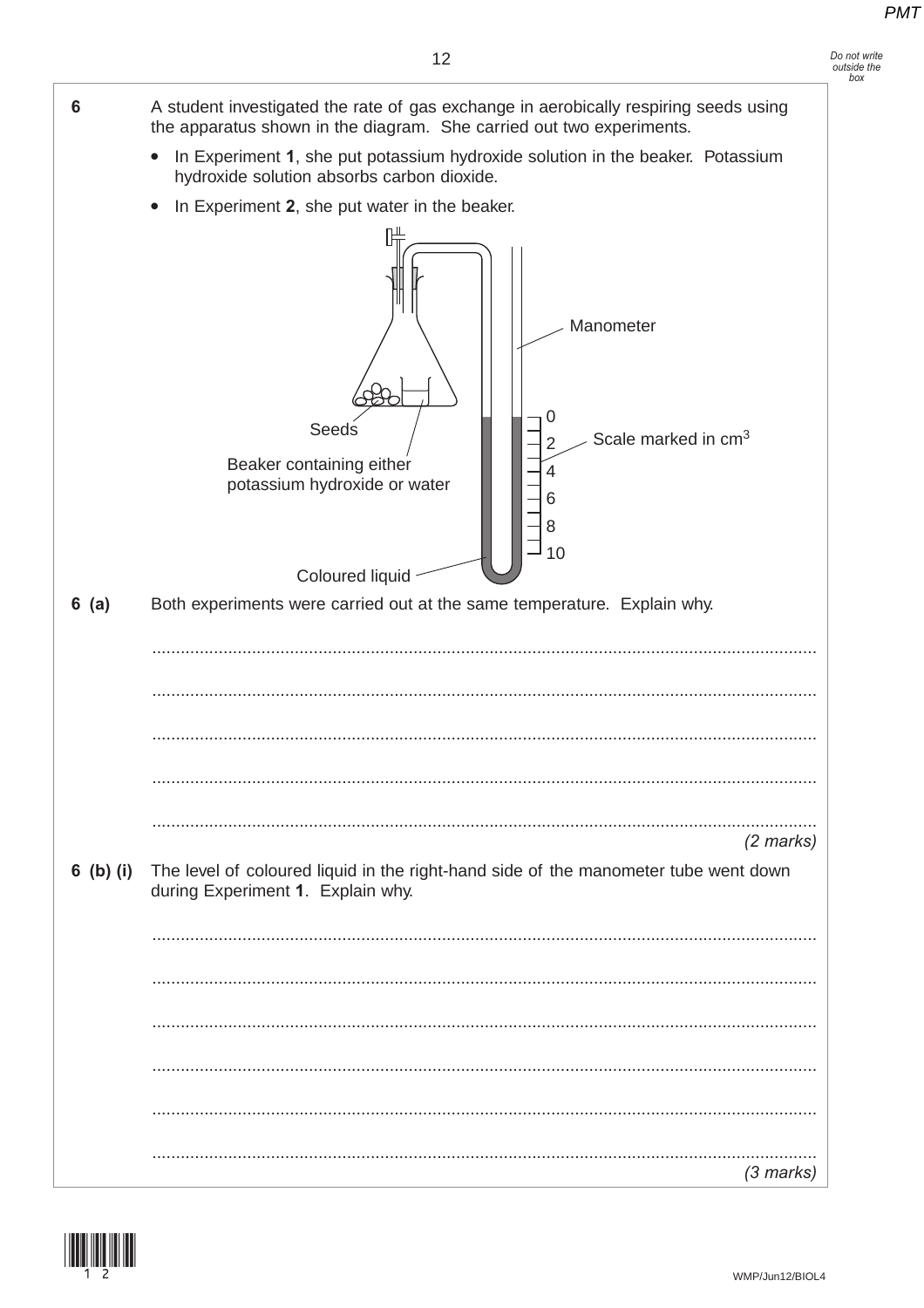Do not write<br>outside the<br>box

|         |                   | The results from both experiments are shown in the table. |                                                                                        |
|---------|-------------------|-----------------------------------------------------------|----------------------------------------------------------------------------------------|
|         | <b>Experiment</b> | <b>Solution in beaker</b>                                 | Fall in volume of coloured liquid in<br>right-hand side of manometer / cm <sup>3</sup> |
|         | 1                 | Potassium hydroxide                                       | 5                                                                                      |
|         | $\mathbf{2}$      | Water                                                     | 1                                                                                      |
|         |                   |                                                           |                                                                                        |
| $6$ (c) |                   |                                                           |                                                                                        |
|         |                   | manometer tube? Explain your answer.                      | What would happen to the level of coloured liquid in the right-hand side of the        |
|         |                   |                                                           |                                                                                        |
|         |                   |                                                           |                                                                                        |
|         |                   |                                                           | The student repeated Experiment 1 using seeds which were respiring anaerobically.      |

Turn over  $\blacktriangleright$ 

 $\overline{\mathbf{8}}$ 

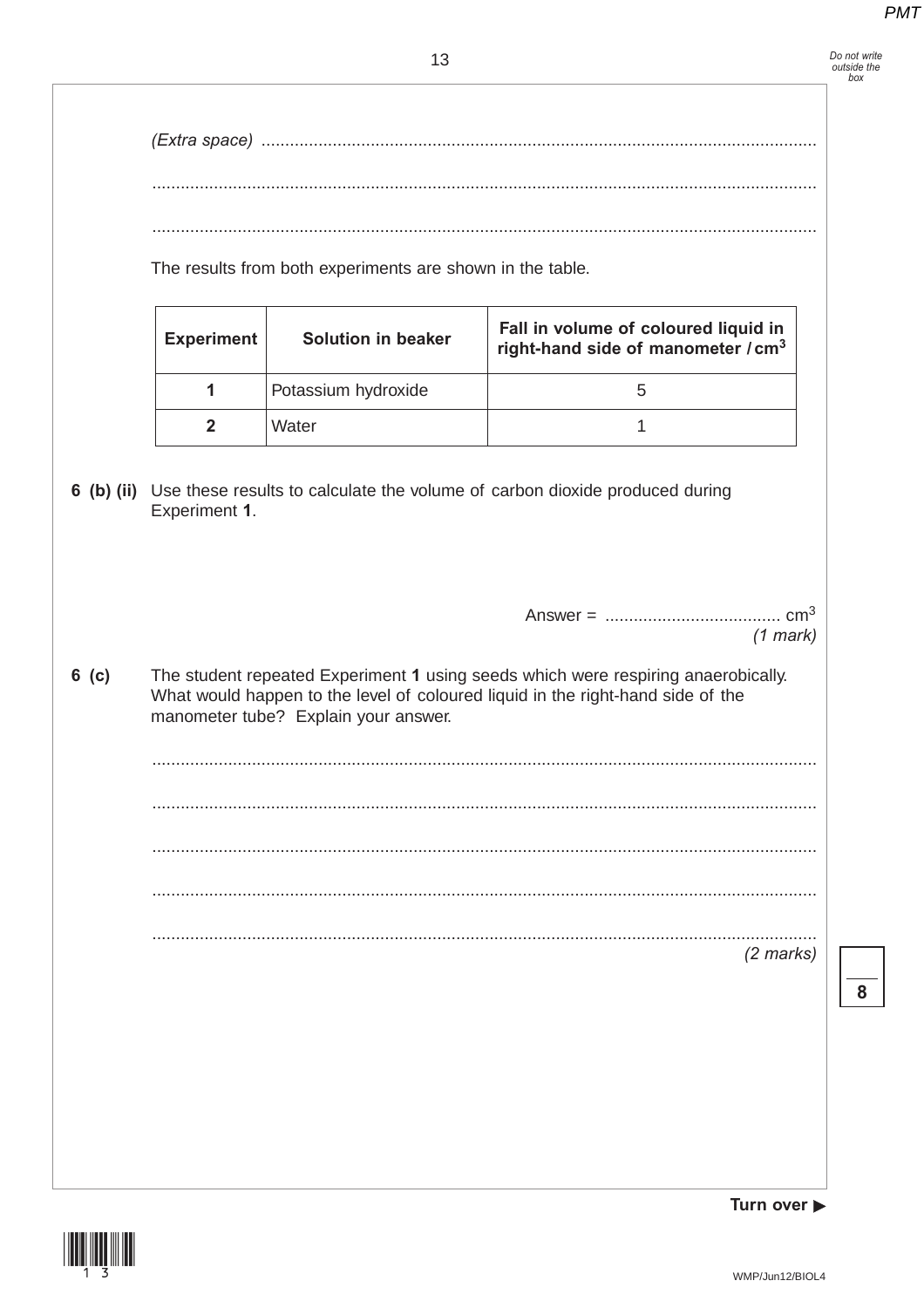*Do not write outside the box*

| 7    | Biofuels are fuels which can be produced from plants. Scientists have developed a<br>standard method called net life-cycle carbon dioxide production (NLP) to find the overall<br>effect of producing and using particular biofuels on carbon dioxide production. |
|------|-------------------------------------------------------------------------------------------------------------------------------------------------------------------------------------------------------------------------------------------------------------------|
| 7(a) | Petroleum is used as a comparison when evaluating NLPs of biofuels. Suggest two<br>reasons why.                                                                                                                                                                   |
|      |                                                                                                                                                                                                                                                                   |
|      |                                                                                                                                                                                                                                                                   |
|      |                                                                                                                                                                                                                                                                   |
|      | $(2$ marks)                                                                                                                                                                                                                                                       |
|      |                                                                                                                                                                                                                                                                   |
| 7(b) | Biofuels are produced by a variety of different companies. The scientists who<br>developed the method of calculating NLPs are funded by the government's<br>environmental agency.<br>Suggest two advantages of this method being developed by these scientists.   |
|      |                                                                                                                                                                                                                                                                   |
|      |                                                                                                                                                                                                                                                                   |
|      |                                                                                                                                                                                                                                                                   |
|      | $(2 \text{ marks})$                                                                                                                                                                                                                                               |

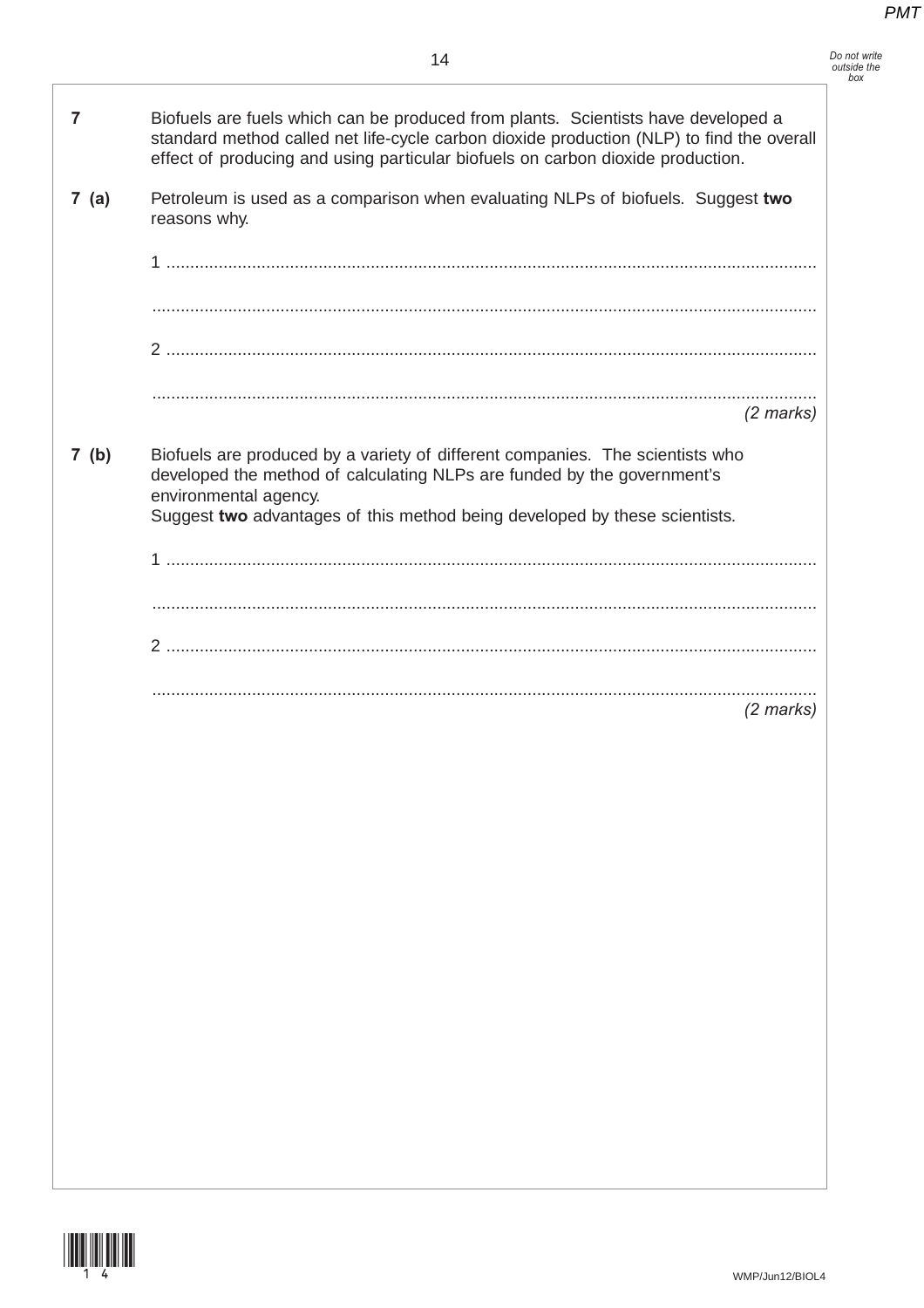Scientists compared the percentage change in carbon dioxide production if different biofuels replaced petroleum. Their results are shown in the table. Percentage change in carbon dioxide **Biofuel** production if this fuel replaced petroleum Corn ethanol  $-18$ Soy-based biodiesel  $+4$  $-124$ Switch-grass ethanol Sugar-cane ethanol  $-26$  $7$  (c) (i) The scientists suggested that using biofuels would have a great effect on limiting climate change. Use the data in the table to evaluate this suggestion. (4 marks) Question 7 continues on the next page



Turn over ▶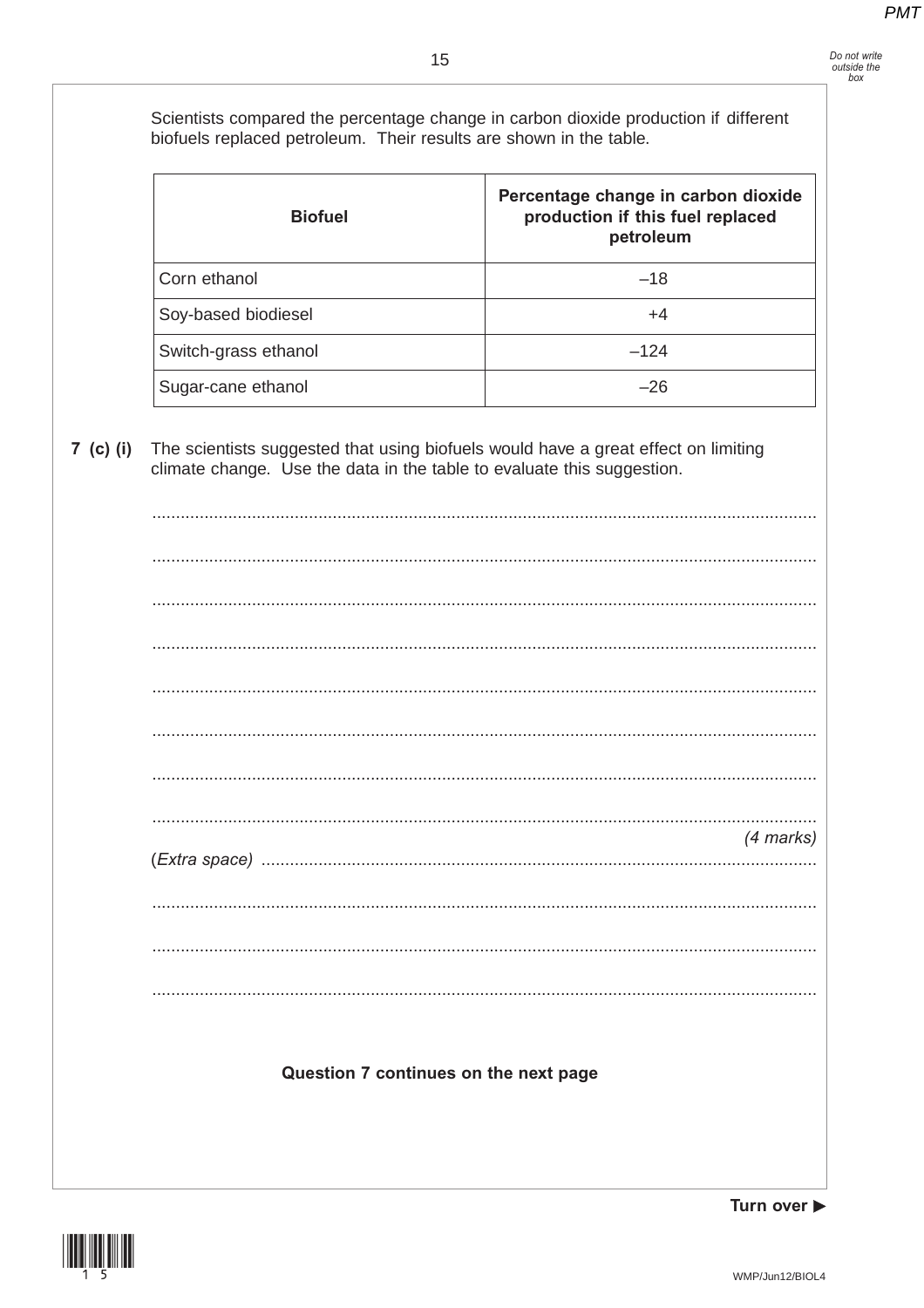#### 16

- Do not write<br>outside the box<br>box
- 7 (c) (ii) Producing and using biofuels from corn ethanol results in a negative percentage change in carbon dioxide production. Explain why.  $(2 \text{ marks})$  $7(d)$ Ethanol can be produced from cellulose. It is produced by anaerobic respiration of cellulose-based biomass by microorganisms. The cellulose is pre-treated by adding cellulose-digesting enzymes before it is used in anaerobic respiration. Suggest why pre-treatment is necessary.  $(3$  marks) 7 (e) Large areas of land have to be used to grow the plants to make biofuels. Ecologists have suggested that changes in land use could lead to a decrease in biodiversity. Suggest how changes in land use could lead to a decrease in biodiversity.  $(2$  marks)

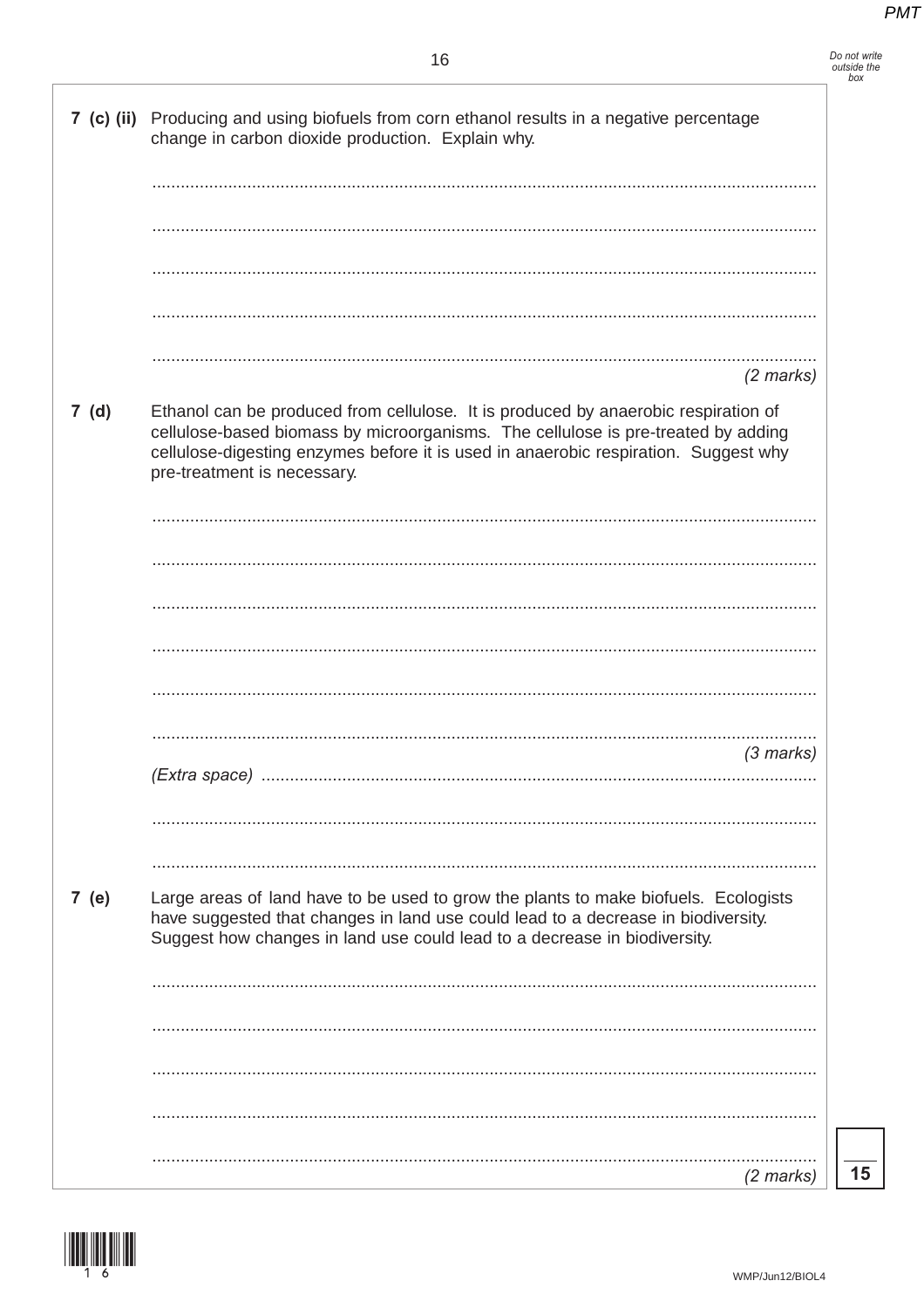### Do not write<br>outside the<br>box

| 8(a) | Explain how farming practices increase the productivity of agricultural crops. |
|------|--------------------------------------------------------------------------------|
|      |                                                                                |
|      |                                                                                |
|      |                                                                                |
|      |                                                                                |
|      |                                                                                |
|      |                                                                                |
|      |                                                                                |
|      |                                                                                |
|      |                                                                                |
|      | $(5$ marks)                                                                    |
|      |                                                                                |
|      |                                                                                |
|      |                                                                                |
|      |                                                                                |
|      |                                                                                |
|      |                                                                                |
|      |                                                                                |
|      |                                                                                |
|      |                                                                                |
|      |                                                                                |
|      |                                                                                |
|      |                                                                                |
|      |                                                                                |
|      | Question 8 continues on the next page                                          |

Turn over  $\blacktriangleright$ 

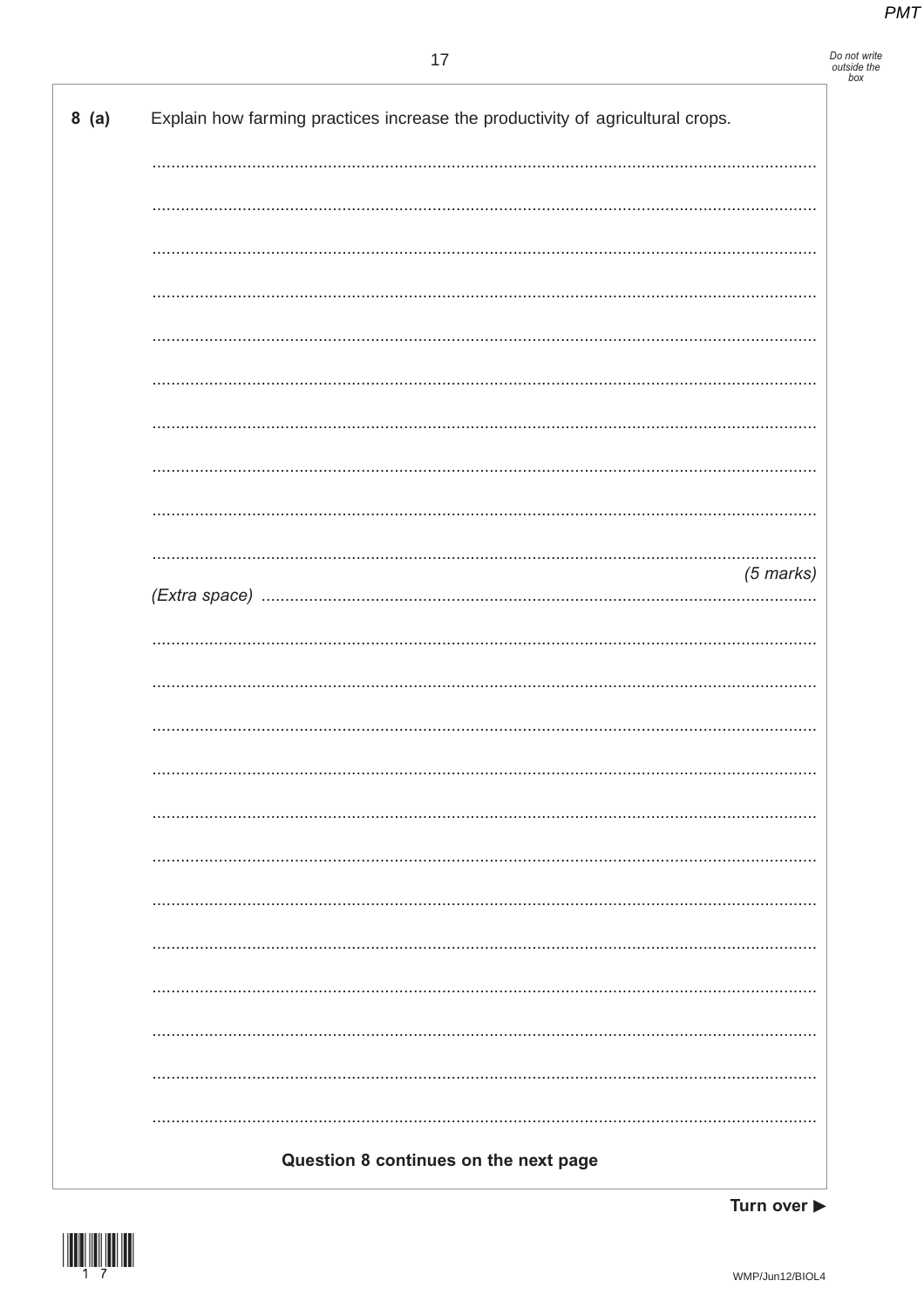## Do not write<br>outside the<br>box

| 8(b) | Describe how the action of microorganisms in the soil produces a source of nitrates for<br>crop plants. |
|------|---------------------------------------------------------------------------------------------------------|
|      |                                                                                                         |
|      |                                                                                                         |
|      |                                                                                                         |
|      |                                                                                                         |
|      |                                                                                                         |
|      |                                                                                                         |
|      |                                                                                                         |
|      |                                                                                                         |
|      | $(5$ marks)                                                                                             |
|      |                                                                                                         |
|      |                                                                                                         |
|      |                                                                                                         |
|      |                                                                                                         |
|      |                                                                                                         |
|      |                                                                                                         |
|      |                                                                                                         |
|      |                                                                                                         |
|      |                                                                                                         |
|      |                                                                                                         |
|      |                                                                                                         |
|      |                                                                                                         |

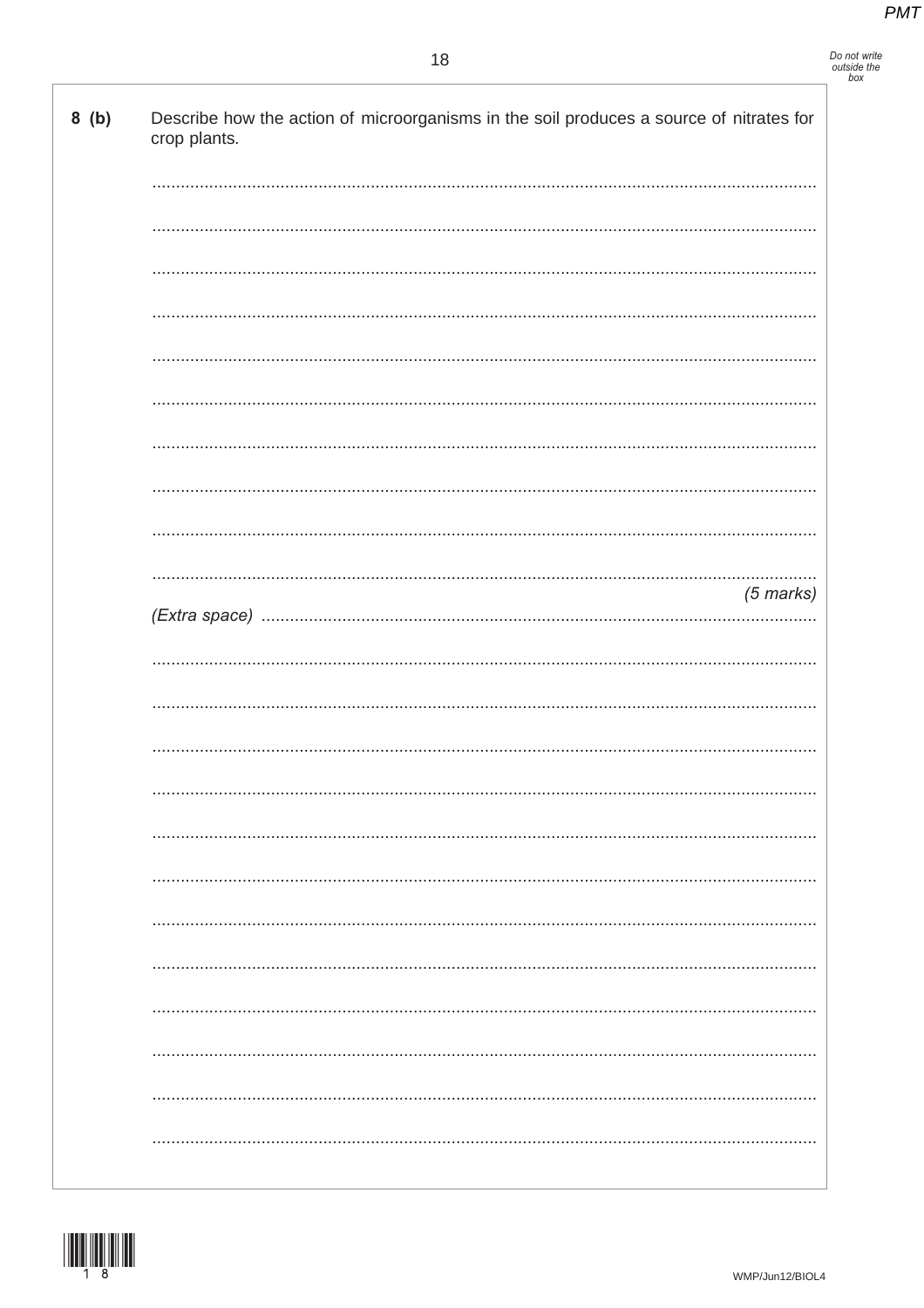| Do not write |
|--------------|
| outside the  |
| box          |

|  |  | $(5$ marks) |
|--|--|-------------|
|  |  |             |
|  |  |             |
|  |  |             |
|  |  |             |
|  |  |             |
|  |  |             |
|  |  |             |
|  |  |             |
|  |  |             |
|  |  |             |
|  |  |             |
|  |  |             |